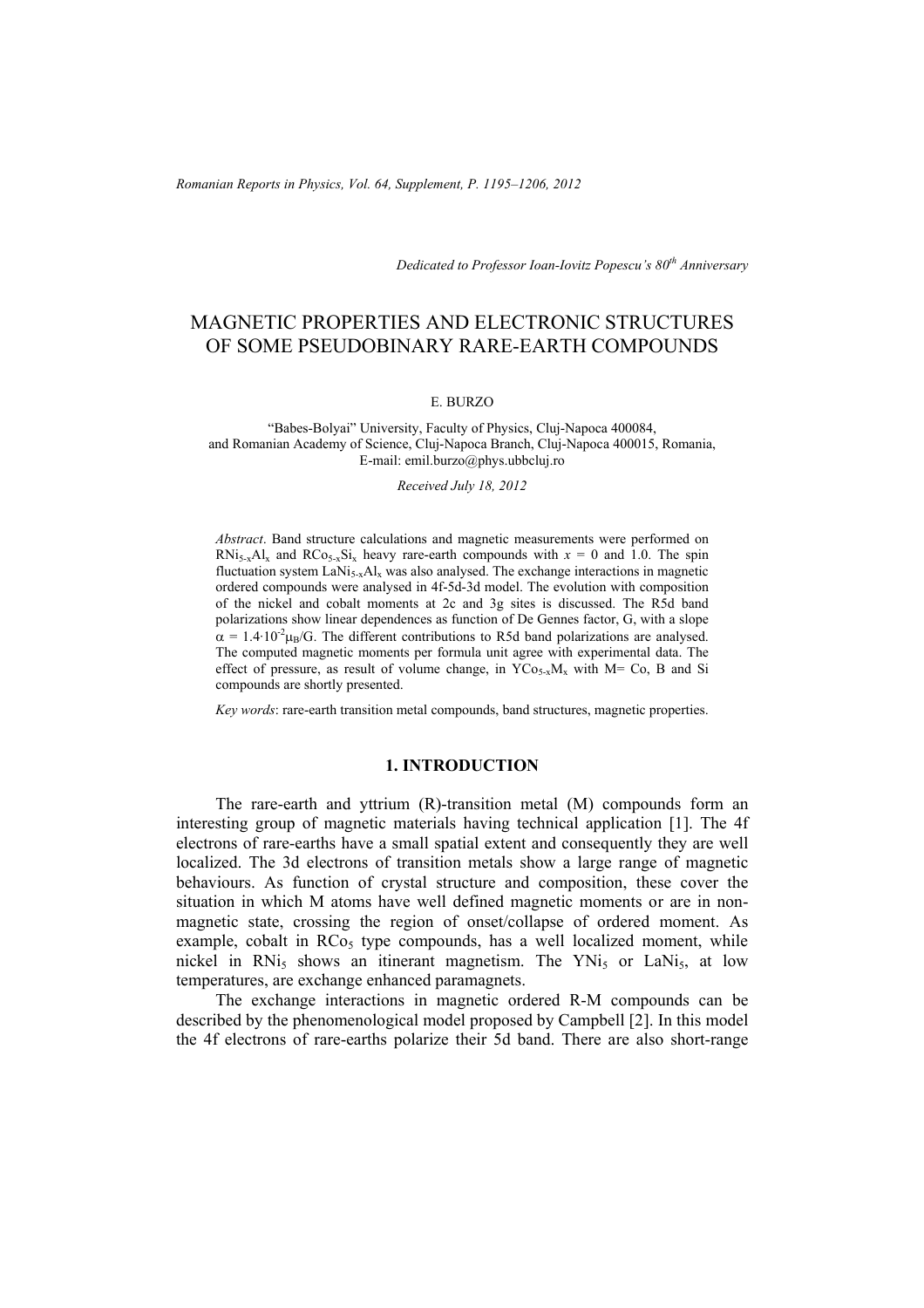R5d-M3d exchange interactions. In heavy rare-earth compounds the 4f moments and R5d band polarizations are parallely oriented, while transition metal moments couple antiparallely to the rare-earth ones. The R5d band polarizations, induced by 4f moments, are proportional to De Gennes factor [3]. There is also a contribution thought 4f-3d hybridization, proportional to the number of M atoms situated in the first coordination shell to R one as well as their moments.

The magnetic properties of some  $RCo_{5-x}Si_x$  [4–6] and  $RNi_{5-x}Al_x$  [7–17] were previously reported. It was shown that nickel in  $RN$ <sub>15-x</sub>Al<sub>x</sub> compounds has a very small moment or show a paramagnetic behavior, while the cobalt evidence a more localized behavior.

In order to obtain additional information on the magnetic behavior of Co and Ni in R-M type compounds we studied the  $RCo_{5-x}Si_x$  and  $LaNi_{5-x}Al_x$  systems with  $x = 0$  and 1. These compounds crystallize in hexagonal CaCu<sub>5</sub>-type structure. In this lattice the R atoms are located in 1a site, while  $M = Co$  and Ni occupy 3g and 2c type positions – Fig. 1.



Fig.  $1 - \text{CaCu}_5$ -type structure.

In addition to magnetic measurements, band structure calculations were performed. The evolution with composition of the Co and Ni moments in CaCu<sub>5</sub>type structure, both at 3g and 2c sites as well as the R5d band polarizations are analysed. The effect of pressure on the change of magnetic moments in  $YCo<sub>4</sub>M$  $(M = Co, B, Si compounds)$  were also discussed.

## **2. EXPERIMENTAL AND COMPUTING METHOD**

The RCo<sub>5-x</sub>Si<sub>x</sub> and RNi<sub>5-x</sub>Al<sub>x</sub> compounds with  $x = 0$  and 1.0 were prepared by arc melting in an induction furnace. The samples, were thermally treated at  $900-1000^{\circ}$ C, in vacuum, for one week. The X-ray diffraction patterns evidenced the presence of only one phase. The compounds crystallize in CaCu<sub>5</sub>-type structure.

The magnetic measurements were performed in the temperature range 1.7–300 K, and fields up to 90 kOe. In the paramagnetic range, the susceptibilities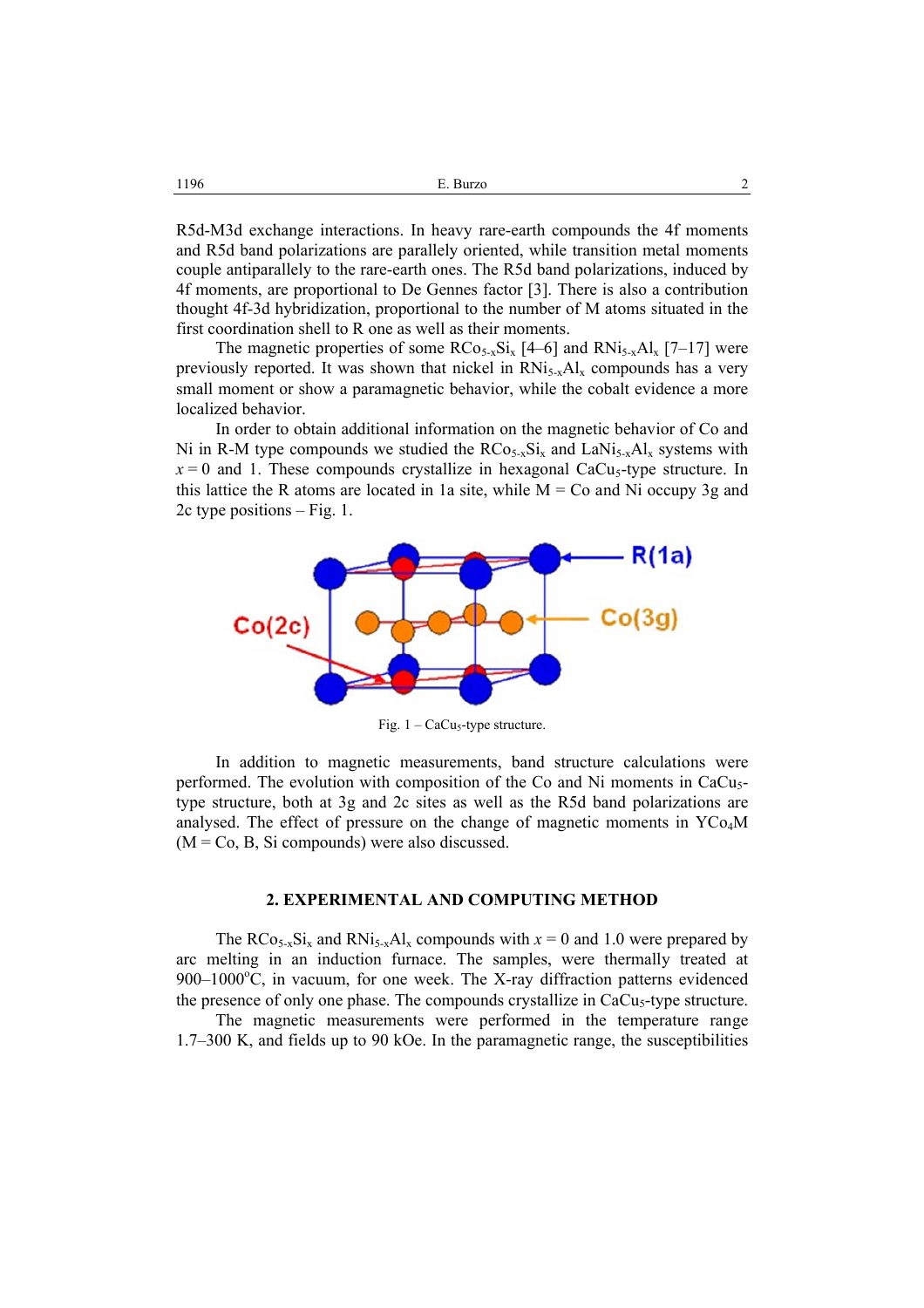were determined from their field dependences according to Honda-Arrott plot:  $\chi_{\rm m} = \chi + cM_sH^1$ , by extrapolating the measured values,  $\chi_{\rm M}$ , to H<sup>-1</sup>→0 [18]. By *c* is denoted the impurity content and  $M_s$  is their saturation magnetization. By this method any possible alteration of magnetic susceptibilities, as a result of the presence of magnetic ordered phase, is avoided.

The ground state electronic structures and magnetic properties of the compounds have been studied by tight-binding linear muffin tin orbital method (TB-LMTO) within the atomic sphere approximation (ASA), together with the coherent potential approximation (CPA) [19]. The local spin density approximation (LSDA) was used for the exchange-correlation potential within Vosko-Vilk-Nussair parameterization [20]. All calculations have been performed using a mesh of 16×16×16 k-points in the full Brillouin zone (BZ) resulting in 274 k-points in the irreductible wedge of BZ.

The LSDA+U approximation was also used to compute the band structures for some compounds. The intra-atomic Coulomb interaction, *U*, was added [21]. As example, for Gd, the average Coulomb interaction  $U_f = 9$  eV and exchange intraction  $J_J = 1$  eV were chosen. For cobalt,  $U_d = 2$  eV and  $J_d = 1$  eV which are widely accepted values [3, 21, 22] were used.

The Al and Si atoms were considered to substitute Ni and Co, respectively at 3g sites, as previously showed [13].

## **3. MAGNETIC PROPERTIES**

#### 3.1. PARAMAGNETIC COMPOUNDS

The magnetic behavior of the exchange enhanced paramagnets  $LaNi<sub>5-x</sub>Al<sub>x</sub>$ with  $x = 0$  and 1.0 have been analysed [10]. The thermal variations of the reciprocal susceptibilities, for the above compounds, are plotted in Fig. 2. The magnetic susceptibilities increase up to temperatures located at  $T_m = 90$  K ( $x = 0$ ) and  $T_m = 12$  K ( $x = 1.0$ ), respectively. At higher temperatures, the magnetic susceptibilities can be described as a superposition of the Pauli paramagnetic term,  $\chi_0$ , on a Curie-Weiss contribution:

$$
\chi = \chi_0 + C(T - \theta)^{-1}.\tag{1}
$$

By C is denoted the Curie constant and  $\theta$  is the paramagnetic Curie temperature. The θ values are negative, as expected for a typical spin fluctuation system [23].

The effective nickel moments decrease from 2.15  $\mu_B$ /atom ( $x = 0$ ) to 0.72  $\mu_B$ /atom (x = 1.0). These values are smaller than that expected for Ni<sup>2+</sup> ion, namely  $M_{\text{eff}}$  = 2.83  $\mu_{\text{B}}$ .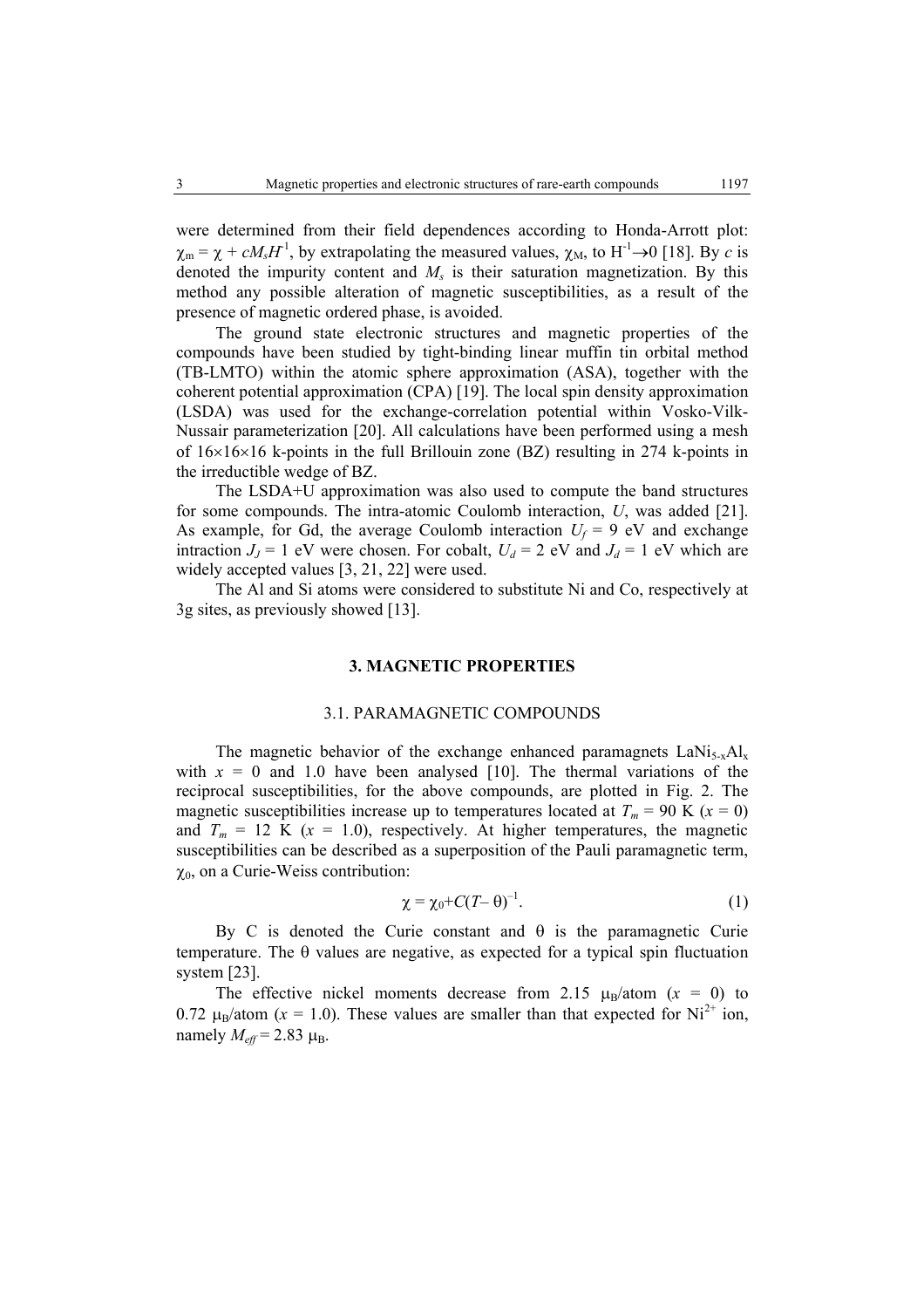

Fig. 2 – Thermal variations of reciprocal susceptibilities for LaNi<sub>5</sub> and LaNi<sub>4</sub>Al.

In the temperature range,  $T \le 10$  K, the magnetic susceptibilities follow a  $T^2$ dependence (Fig. 3).

$$
\chi = \chi(0)[1 + aT^2],\tag{2}
$$

with  $a = 1.3 \cdot 10^{-3} K^2$  ( $x = 0$ ) and  $0.23 \cdot 10^{-3} K^2$  for LaNi<sub>4</sub>Al compound.



Fig. 3 – Thermal variations of magnetic susceptibilities, at  $T \le 10$  K, for LaNi<sub>5</sub> and LaNi<sub>4</sub>Al.

The band structures of  $LaNi<sub>5</sub>$  and  $LaNi<sub>4</sub>Al$  are plotted in Fig. 4 together with  $XPS$  spectra. The Fermi levels, in LaNi<sub>5</sub> and LaNi<sub>4</sub>Al compounds, lie just above a large sharp peak in DOS, in a minimum of density of states. Alloying with Al induced changes in the Ni3d band. The density of states at the Fermi level is diminished as compared with that computed in LaNi<sub>5</sub>. The maximum of the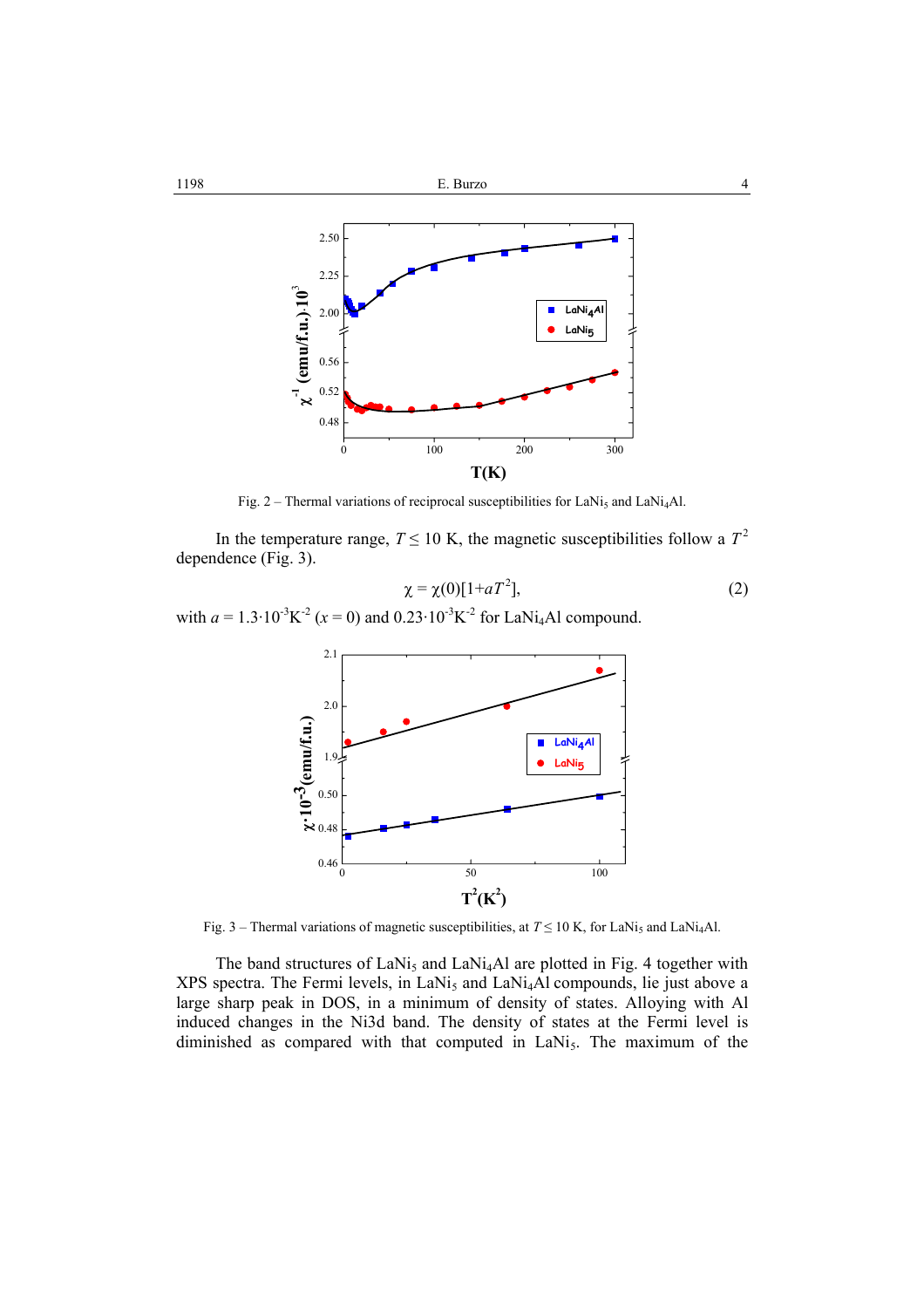valence bands is shifted to higher binding energy. The states at the Fermi level, in LaNi<sub>5</sub>, have mainly d character. When alloying with aluminium, the s-p contribution to the DOS, at the Fermi level, increases. There is a diminution of d-electron correlations and the exchange enhancement factor decreases.



Fig. 4 – Comparison of measured XPS valence bands (thick solid curve), the calculated total DOS (solid curve) and the convoluted DOS (with Lorentzian of half-width 0.4 eV and taking into account appropriate cross-sections for partial bands with different l-symmetry, doted curve) for LaNi $_{5-x}$ Al<sub>x</sub> with  $x = 0$  and 1.0.

By using the calculated densities of states and taking into account the effect of spin fluctuations, the temperature dependences of the magnetic susceptibilities were analysed. In the low temperature range, by using the paramagnon picture [24], the coefficient a from relation (2) can be described by

$$
a = \frac{\pi^2}{6} \left[ 2 \frac{\eta''}{\eta} - 1.2 \left( \frac{\eta'}{\eta} \right)^2 \right] s^2,
$$
 (3)

where *s* is the exchange enhancement factor and by  $\eta$ ,  $\eta'$  and  $\eta''$  are denoted the density of states and their first and second derivatives, respectively.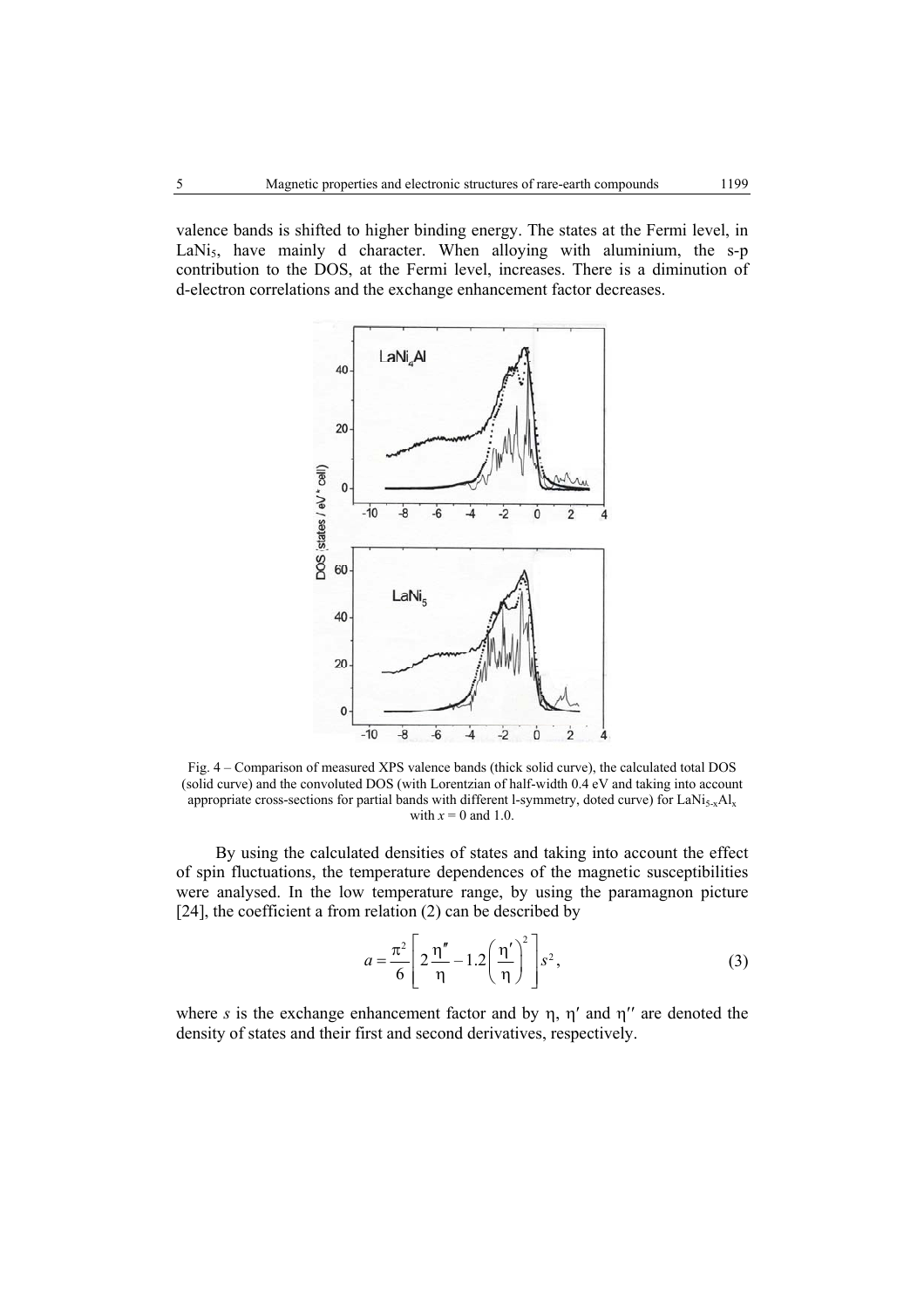$E.$  Burzo 6

A symmetric energy interval around the self-consistent value of the Fermi level was selected and a mean square interpolation scheme was used in order to evaluate the energy dependence of the density of states [12]. By using this approach, the first and second derivative of the DOS, at the Fermi level, were evaluated. The computed a values of 1.22 $\cdot 10^3$  K<sup>-2</sup> (*x* = 0) and 0.17 $\cdot 10^3$  K<sup>-2</sup> (*x* = 1) are close to those experimentally determined.

In the high temperature range,  $T \geq 100$  K, the contributions to the susceptibilities from the spin fluctuations, in terms of the computed density of states [25], were analysed. This method was already used to describe the temperature dependences of the magnetic susceptibilities in  $YCO_{2-x}Ni_x$  compounds [26]. The temperature dependences of the mean square amplitudes of spin fluctuations  $\langle S^2 \rangle$  were determined. There is a tendency to saturate the  $\langle S^2 \rangle$  values at 300 K, but still remains somewhat smaller than the experimental ones.

## 3.2. MAGNETIC ORDERED COMPOUNDS

#### **3.2.1. RNi5-xAlx compounds**

The band structure calculations were made on  $RNi<sub>5-x</sub>Al<sub>x</sub>$  were R is a magnetic heavy rare-earth. As example in Fig. 5 are plotted the band structures for TbNi<sub>5-x</sub>Al<sub>x</sub> with  $x = 0$  and 1.0. The determined magnetic moments, in TbNi<sub>5</sub>, when using LDA and LDA+U schemes are only little different. Values 0.25 (0.23)  $\mu_B$  and 0.18 (0.15)  $\mu_B$  were obtained for nickel magnetic moments at 3g and 2c sites by using LDA method. In parentheses are given the data obtained by LDA+U scheme.



Fig. 5 – Band structures of TbNi<sub>5-x</sub>Al<sub>x</sub> compounds with  $x = 0$  and 1.0. The partial densities of states of Ni2c and Ni3g are also given.

The replacement of nonmagnetic La by a magnetic rare-earth induces through 4f-5d-3d interactions magnetic moments at both nickel sites. The number of Tb atoms in the first coordination shell to Ni3g is four and three for Ni2c. This can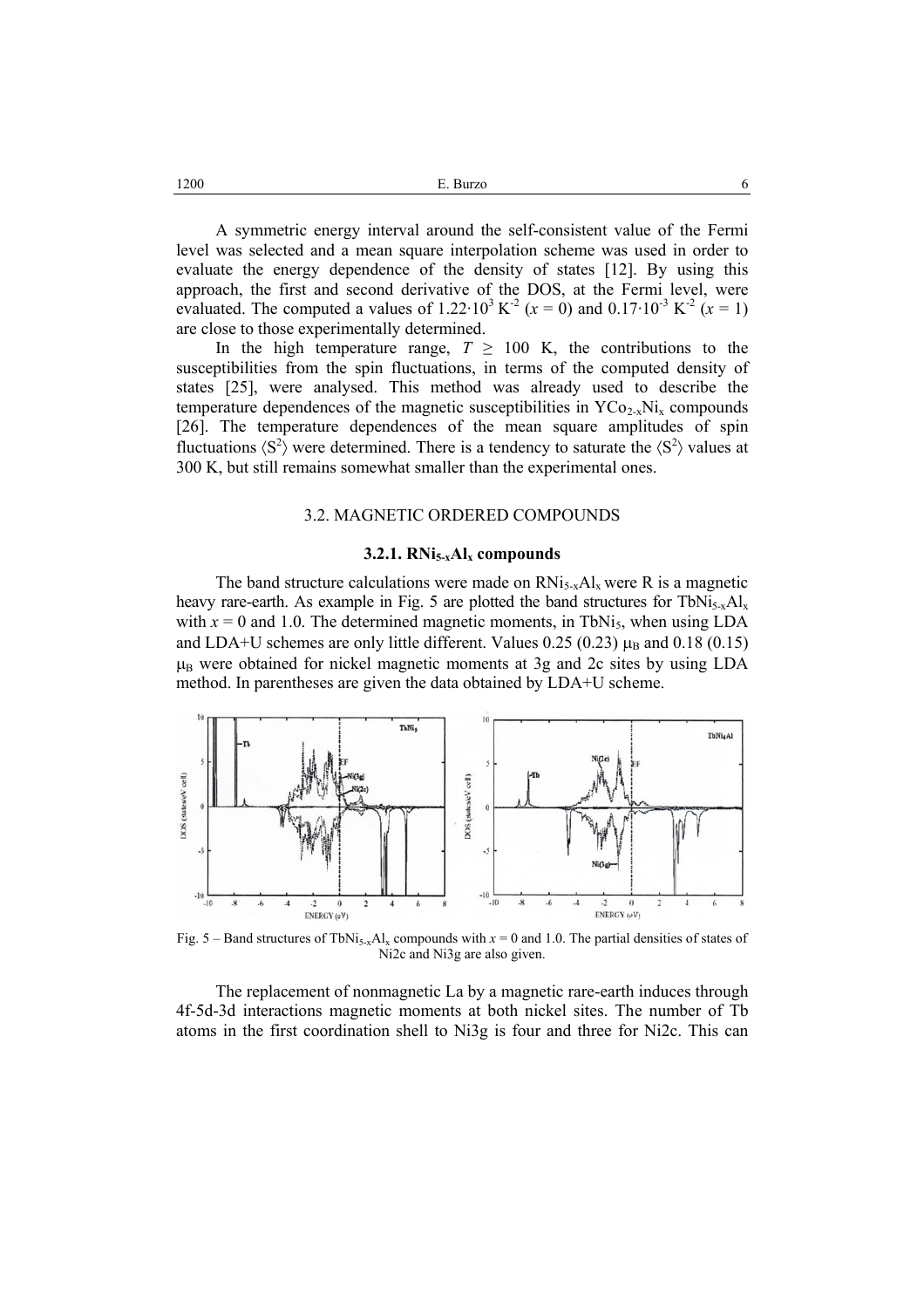explain the higher induced moments at 3g sites. When replacing Ni by Al, the nickel moments decrease both at 2c and 3g sites. Values  $M_{\text{Ni}}(2c) = 0.02 \mu_{\text{B}}$  and  $M_{\text{Ni}}(3g) = 0.03 \mu_{\text{B}}$  were obtained in case of TbNi<sub>4</sub>Al compound.

The composition dependences of the nickel moments at 2c and 3g sites, in  $RNi<sub>5</sub>$  and  $RNi<sub>4</sub>Al$  heavy rare earth compounds, are plotted in Fig. 6, as function of De Gennes factor. Linear variations are shown with a slope of  $1.4 \cdot 10^{-2}$   $\mu_B/G$ . The computed nickel moments in RNi4Al are rather small and consequently the errors in their evaluation can be of the order of their magnitudes. The tendency to decrease the computed values, with decreasing De Gennes factor is evident.

The R5d band polarizations both in  $RNi<sub>5</sub>$  and  $RNi<sub>4</sub>Al$  compounds show linear dependences as function of  $G = (g_J - 1)^2 J(J+1)$  parameter – Fig. 7.

$$
M_{\rm 5d} = M_{\rm d}(0) + \alpha G,\tag{4}
$$

with  $\alpha=1.10^{-2} \mu_{\rm B}/G$ .



Fig. 6 – Computed magnetic moments at 3g and  $2c$  sites in RNi<sub>5</sub> and RNi<sub>4</sub>Al compounds.

Fig.  $7$  – The R5d band polarizations in RNi<sub>5</sub> and RNi4Al compounds.

The  $M_{5d}(0)$  values, obtained by extrapolation at  $G = 0$  are 0.09  $\mu_B$  ( $x = 0$ ) and  $0.05 \mu_{\text{B}} (x = 1)$ , respectively.

In case of  $Gd_xLa_{1-x}Ni_5$  system there was shown, in addition 5d-3d interactions, also 5d-5d exchange interactions through 5d orbitals having lobes oriented along **c**-axis. Thus, at the  $M_{5d}(0)$  values, in addition to 5d-3d hybridizations effects, the contributions of 5d-5d exchange interactions may be also considered. This is in agreement with a smaller decrease of  $M_{5d}(0)$  than expected due to diminution of Ni moments, as result of nickel substitution by aluminium.

When subtracting  $M_{5d}(0)$  values from the  $M_{5d}$  ones, the contributions  $\alpha G$  to R5d band polarizations, due to local 4f-5d interactions, can be obtained. For a given R atom, the same  $\alpha G$  contributions can be obtained both in RNi<sub>5</sub> and RNi<sub>4</sub>Al compounds. As example, values of  $\approx 0.20 \mu_B$  are obtained in gadolinium and 0.08  $\mu_B$  in dysprosium compounds.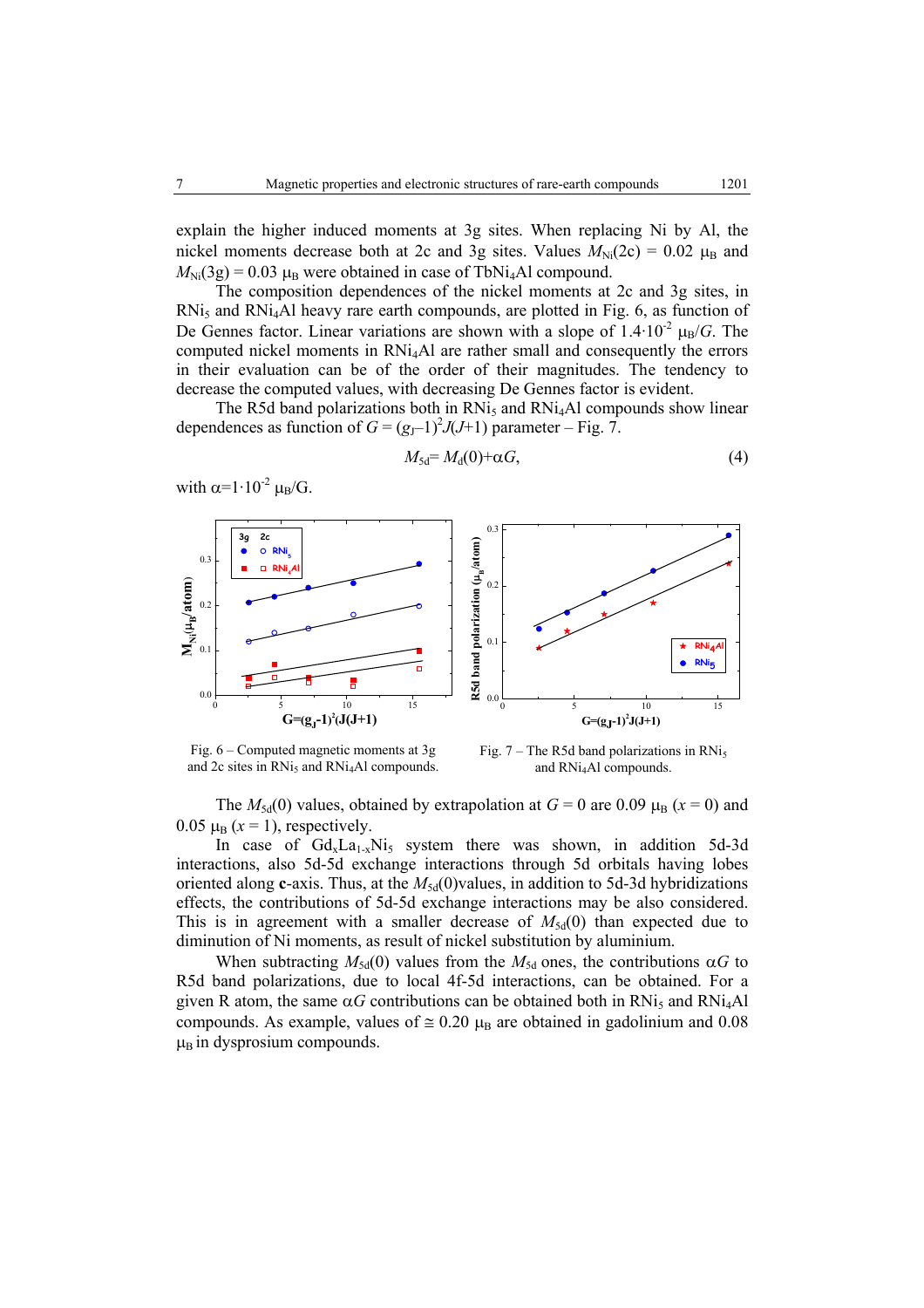| 1202 | E. Burzo |  |
|------|----------|--|
|------|----------|--|

The computed magnetic moments per formula unit are in rather good agreement with experimental values, as seen in Table 1. Since of the low Curie temperatures of RNi<sub>5-x</sub>Al<sub>x</sub>, with R = Dy,Ho, the accurate saturation magnetization is difficult to be obtained and extrapolation of the measured values from 4K to absolute temperature can lead to some errors. These can explain, at least partially, the differences between experimental and computed values.

| Magnetic moments |  |
|------------------|--|
|------------------|--|

|              | Magnetic moment $(\mu_R/f.u.)$ |                           |              |                      |                   |                      |                   |                    |
|--------------|--------------------------------|---------------------------|--------------|----------------------|-------------------|----------------------|-------------------|--------------------|
|              | GdNi <sub>s</sub>              | <b>GdNi<sub>4</sub>Al</b> | $\tau_{bNi}$ | TbNi <sub>4</sub> Al | DvNi <sub>5</sub> | DvNi <sub>5</sub> Al | HoN <sub>is</sub> | HoNi <sub>Al</sub> |
| Experimental | 6.10                           | 6.80                      | 8.25         | 8.10                 |                   | 9.10                 | 8.70              | 8.80               |
| Computed     | 5.00                           | 6.80                      | 8.20         | 8.95                 | 9.10              | 9.90                 | 9.15              | 9.80               |

## **3.2.2. RCo5-xSix compounds**

The band structure of GdCo4Si compound, computed by using LDA+U method is given in Fig. 8. Similar patterns were observed both using LDA or  $LDA+U$  schemes for all heavy rare earth or yttrium RCo<sub>4</sub>Si compounds. The Fermi levels are situated in a peak of the density of states for Co spin up subbands, both at 3g and 2c sites. The corresponding densities of states for spin down subband is rather low. The band structures resemble with those of  $RCo<sub>5</sub>$  compounds. The computed magnetic moments at 3g and 2c sites are shown in Fig. 9a while in Fig. 9b are given the R5d (Y4d) band polarizations as function of De Gennes factor. The R5d(Y4d) values for  $RCo<sub>5</sub>$  compounds are also given.



Fig. 8 – Band structure of GdCo<sub>4</sub>Si compound.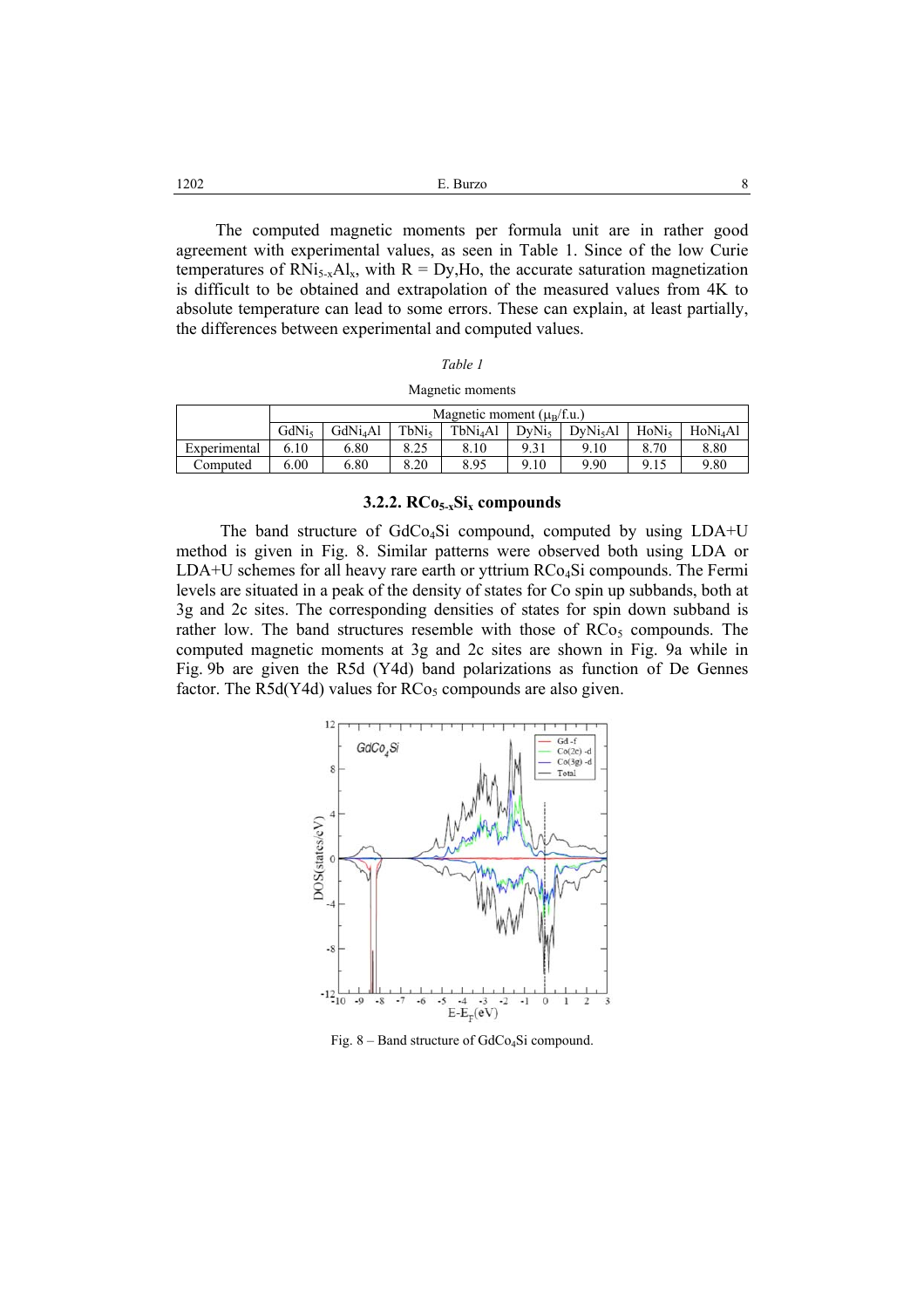

Fig. 9 – The dependences of cobalt moments in  $RCo<sub>4</sub>Si$  (a) and of R5d band polarizations in  $RCo_{5-x}Si_x$  compounds with  $x = 0$  and 1.0 (b).

The cobalt moments vary in a smaller extent than nickel ones in  $RNi<sub>5-x</sub>Al<sub>x</sub>$ compounds, showing a more localized behavior.

The R5d band polarizations are linearly dependent on De Gennes factor and described by the relation (4) with  $\alpha \approx 1.4 \cdot 10^{-2} \mu_B/G$ , the same as in RNi<sub>5-x</sub>Al<sub>x</sub> compounds. The  $M_{5d}(0)$  values are 0.32  $\mu_B$  ( $x = 0$ ) and 0.21  $\mu_B$  ( $x = 1$ ). The decrease of  $M_{5d}(0)$  value when replacing Co by Si can be correlated with the decrease of cobalt moments. The  $\alpha G$  values determined by local 4f-5d exchange are nearly the same as those determined in  $RNi<sub>5-x</sub>Al<sub>x</sub>$  compounds. These data suggest that for a given type structure and R atom the induced band polarizations by local 4f-5d interactions are similar.

## **4. PRESSURE EFFECTS ON THE MAGNETIC BEHAVIOUR OF YCo5-XMX (M=Co, B, Si) COMPOUNDS**

The transition of cobalt moments in  $YCo<sub>5</sub>$  to a low spin state, under lattice contraction, was theoretically predicted [27]. No estimation of the threshold pressure was made. Latter on, was shown that  $YCO<sub>5</sub>$  loses its magnetic strength under hydrostatic pressure [28]. The density-functional calculations evidenced that the high hydrostatic pressure destroys the strong ferromagnetism of  $YCo<sub>5</sub>$  [29]. The transformation proceeds in a stepwise fashion as a first order transition, at  $p = 18 \pm 2$  GPa and is accompanied by an isomorphic lattice collapse and a topological change, of the Fermi surface.

Band structure calculations were performed on  $YCo<sub>4</sub>M$  with  $M = Co$ , B and Si, in order to analyse the effects of volume changes, reflecting the pressure effects on their magnetic behaviour. In all cases the  $c/a$  ratio was considered to be constant and of 0.81 for  $Y\text{Co}_5$ . The evolution with relative volume of the cobalt moments at 2c and 3g sites in  $YCo<sub>5</sub>$  and  $YCo<sub>4</sub>B$  are plotted in Fig. 10.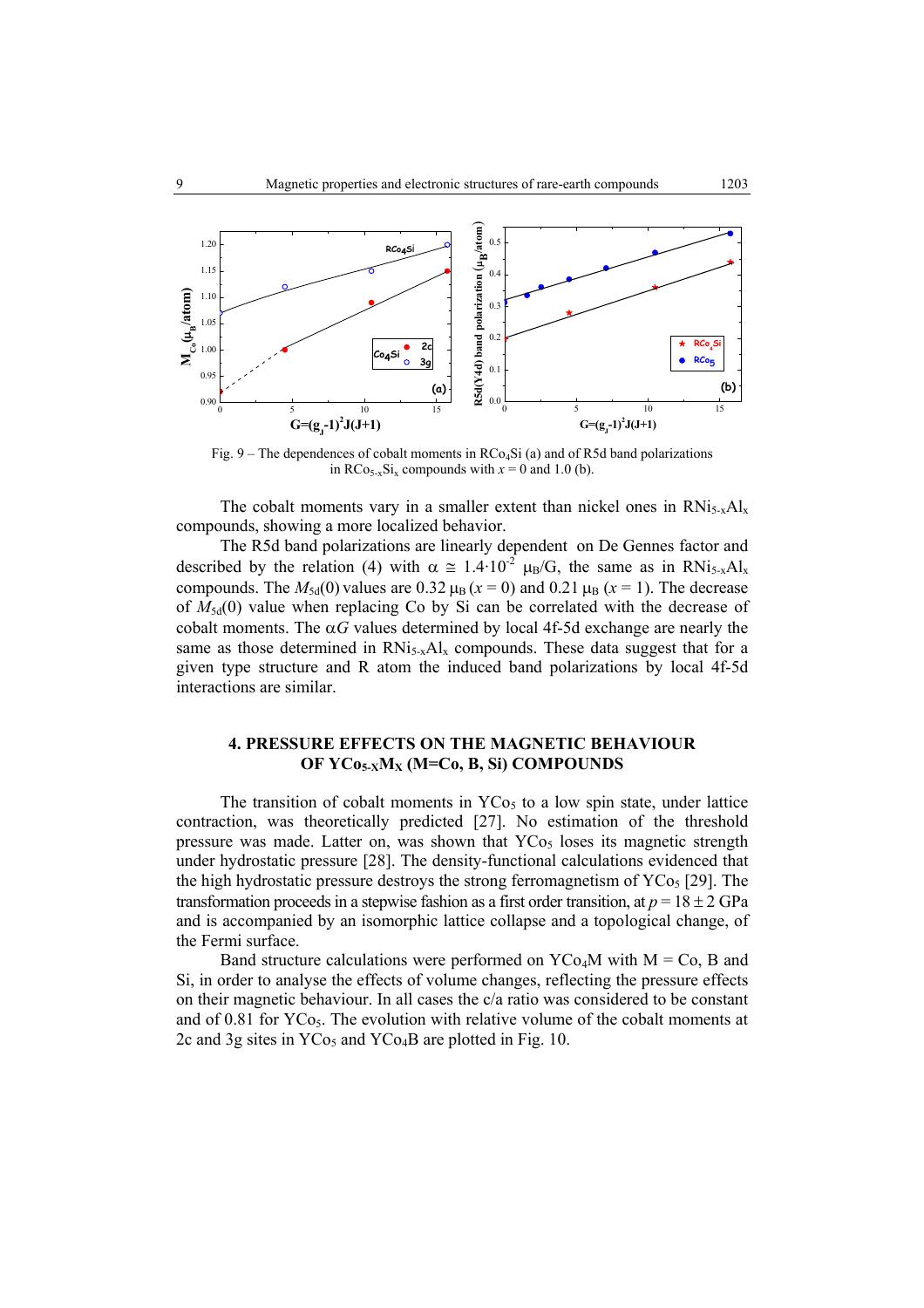

Fig.  $10$  – The dependeces of cobalt moments at 2c and 3g(6i) sites on the volume variations, reflecting the pressure effects in  $YCo<sub>5</sub>$  and  $YCo<sub>4</sub>B$  compounds.

The dependences of the cobalt magnetic moments at 2c and 3g sites are somewhat different in  $YCo<sub>5</sub>$ , when relative volume diminished. A sudden decrease of the cobalt magnetic moments at 3g sites was shown for  $v/v_0 = 0.92$ , which correspond to a volume  $v = 74.1 \text{ Å}^3$ . This volume is close to the critical value previously reported [29], where a sudden change of the cobalt moments was reported. A full collapse of the cobalt moments is suggested for a relative volume  $v/v_0 = 0.81$ . Different behavior of cobalt moments at 2c and 3g sites, in the range  $0.81 \le v/v_0 \le 0.90$  is evidenced. These can be correlated with the different local environments of  $2c$  and  $3g$  sites in CaCu<sub>5</sub>-type structure.

The evolution with relative volume of the cobalt moments at 2c and 6i sites in  $YCo<sub>4</sub>B$  is somewhat different. We note that the crystal structure of  $YCo<sub>4</sub>B$  is derived from  $CaCu<sub>5</sub>$ -type by substituting  $Co2c$  by B atoms every second layer. A collapse of the cobalt moments at  $v/v_0 = 0.91$  was shown both at 2c and 6i sites. The collapse is directly to a nonmagnetic state for 3g sites and only up to  $\approx 0.2 \mu_B$ for cobalt at 2c site. For the later site, the nonmagnetic state is evidenced for  $v/v_0 \ge 0.84$ .

In case of YCo4Si, a sudden decrease of the magnetic moments at both 2c and 3g sites, up to 0.32  $\mu_B$ /atom is evidenced, at  $v/v_0$ =0.92, followed by a linear change at  $v/v_0 \leq 0.92$ . The different behavior, as compared to YCo<sub>5</sub>, can be correlated with an increase of the itinerancy degree of cobalt moments both in YCo<sub>4</sub>B and YCo<sub>4</sub>Si compounds.

#### **5. DISCUSSIONS**

The nickel moments in  $RNi<sub>5-x</sub>Al<sub>x</sub>$ , compounds with  $x = 0$  and 1, show a typical spin fluctuation behavior [23]. In case of exchange enhanced paramagnets,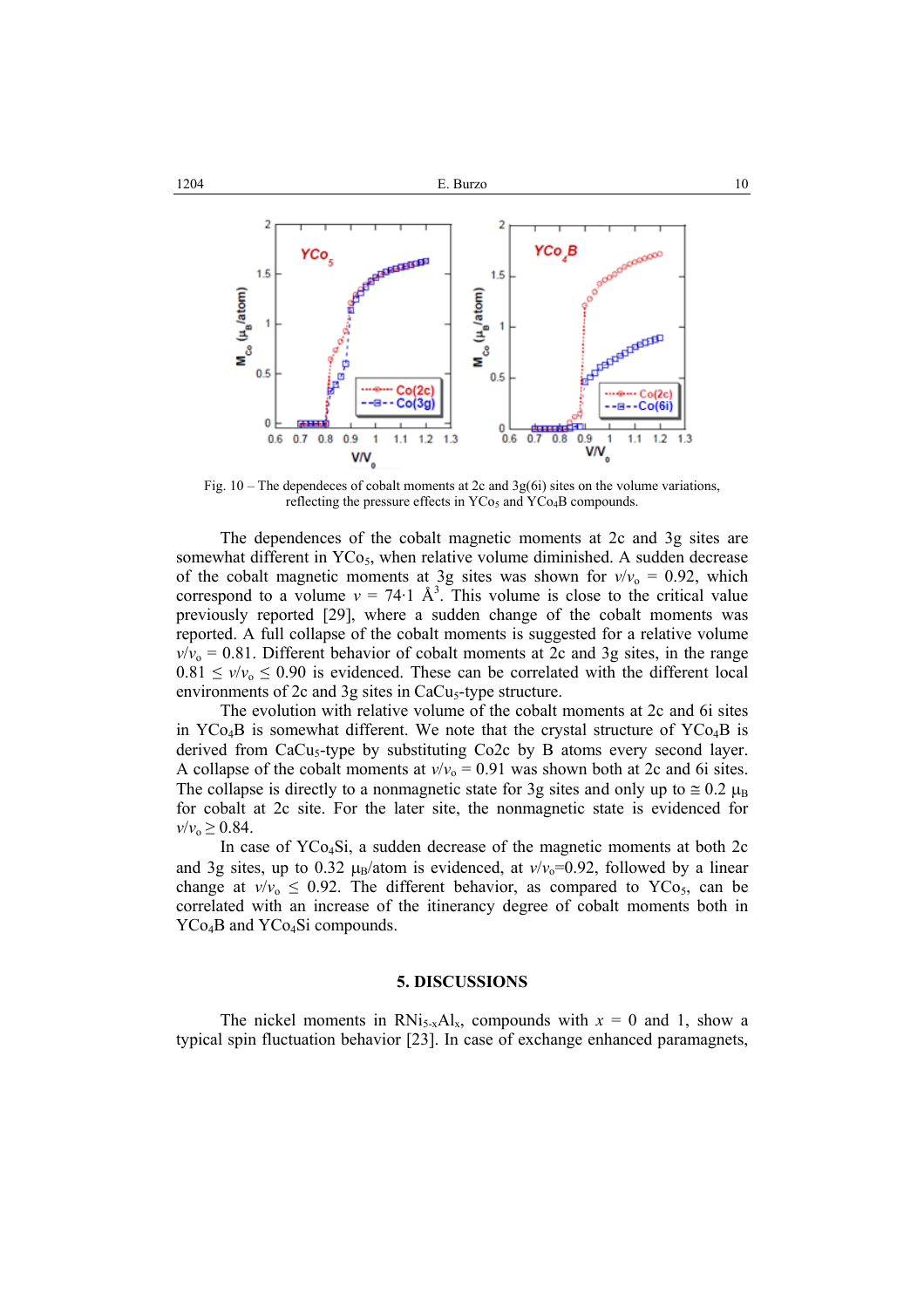as LaNi<sub>5-x</sub>Al<sub>x</sub>, as function of temperature, there is a transition from a  $T^2$  type dependence of the magnetic susceptibilities typical for a Pauli type paramagnet to a Curie-Weiss type behavior. This dependence is typical for a spin fluctuation system. The spin fluctuations seems to be nearly saturated at  $T > 250$  K. The effective nickel moments are smaller than those of  $Ni<sup>2+</sup>$  ions. This behavior can be correlated with hybridization effects, particularly in LaNi4Al compound.

In magnetic heavy rare earth compounds,  $RN<sub>15</sub>$ , the Ni moments at 2c and 3g sites are induced through 4f-5d-3d type interactions. The nickel moments are proportional to De Gennes factor as expected in the above model. In RNi4Al compounds as result of the hybridization with aluminium p states, the nickel moments are strongly decreased.

A diminution of cobalt moments in  $RCo<sub>4</sub>Si$ , as compared to  $RCo<sub>5</sub>$  is shown. The degree of itinerancy as evidence by the ratio, r, between the number of spins determined from Curie constants and saturation magnetizations is situated in the range 2.0  $\le n \le 3.2$ . Also, the r values follow a  $T_c^{-2/3}$  dependence [6] as expected in spin fluctuation model.

 The R5d band polarization are linearly dependent on the De Gennes factor, having identical slopes in all the studied compounds having CaCu<sub>s</sub>-type structure. Thus, the  $\alpha G$  contribution to the R5d band polarization is the same for a given rare-earth. The variable contributions to R5d band polarizations for a given R are due to contributions both from 5d-3d and 5d-5d interactions.

 The computed magnetic moments per formula unit agree with experimental values.

The cobalt magnetic moments in  $YCo_{5-x}M_x$  (M = Co, Si, B) are sensitive to volume reduction, pressure effect, respectively. Preliminary study evidenced somewhat different behavior of cobalt at 2c and 3g sites in  $YCo<sub>5</sub>$  compound. As result of the substitutions and increasing delocalization of cobalt moments, their collapse in YCo4M compounds takes place at smaller volume variations, than evidenced in YCo<sub>5</sub>.

## **REFERENCES**

- 1. E. Burzo, A. Chelkowski and H.R. Kirchmayr, *Landolt Börnstein Handbook*, Springer Verlag, Vol. **III/19d2** (1990).
- 2. J. Campbell, J. Phys. F.: Metal Phys., **2**, L47 (1972).
- 3. E. Burzo, L. Chioncel, R. Tetean and O. Isnard, J. Phys.: Condens. Matter, **23**, 026001 (2011); E. Burzo, Rom. J. Phys., **57**, 82 (2012).
- 4. C.V. Thang, L.H. Nam, N.P. Dong, N.P. Thuy and E. Bruck, J. Magn. Magn. Mater., **196,** 765 (1999).
- 5. N. Coroian, K. Klosek and O. Isnard, J. Alloys Comp., **427**, 5 (2007).
- 6. E. Burzo, P. Vlaic and I. Creanga, J. Alloys Comp., **509**, 8289 (2011);
- E. Burzo, V. Pop, C.D. Buda and I. Costina, Balkan Phys. Lett., **5**, 1247 (1997).
- 7. T. Tolinski: Modern Phys. Letters, B**21**, 431 (2007).